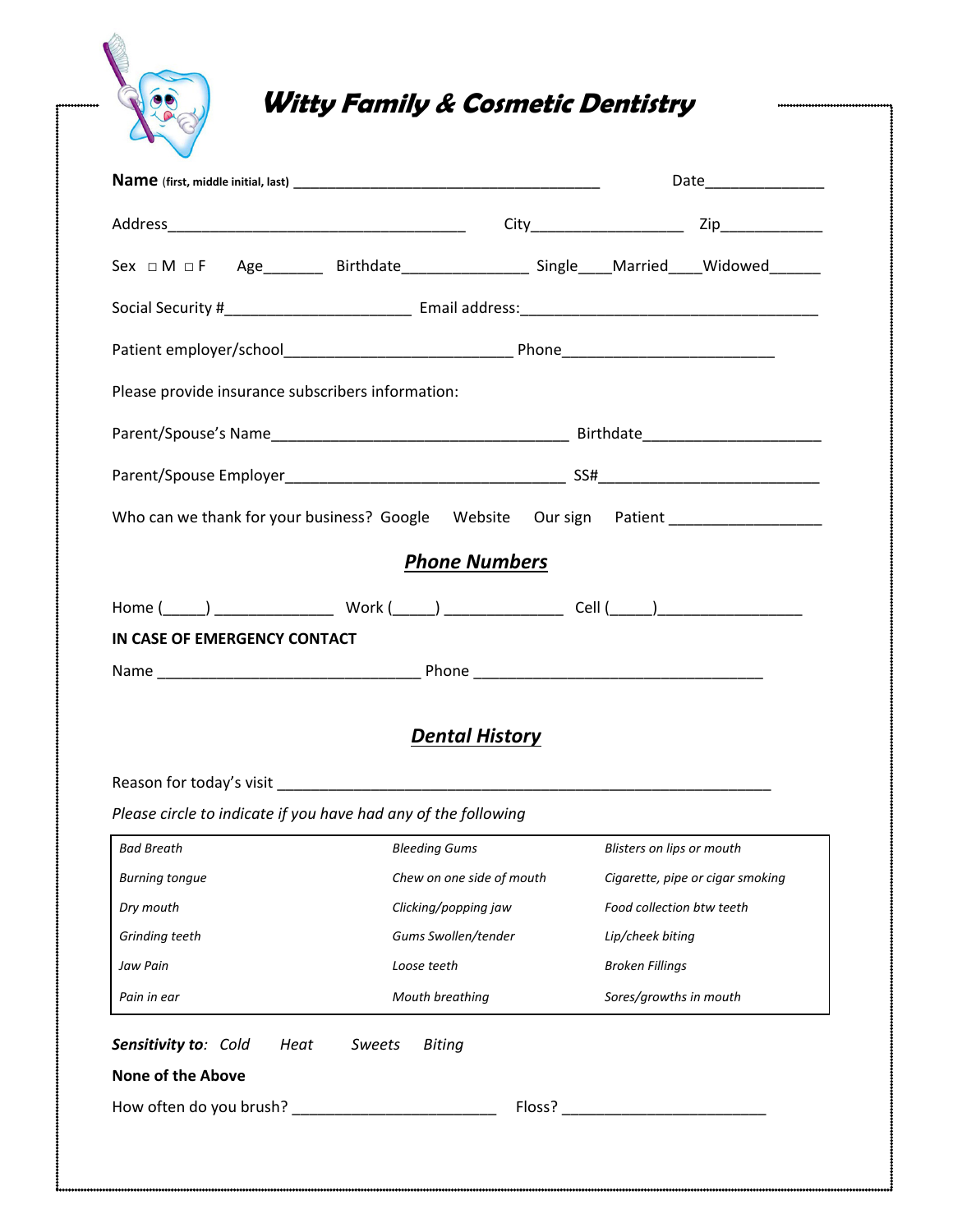|                                                                                 | <b>Medications</b>                                                |                               |  |
|---------------------------------------------------------------------------------|-------------------------------------------------------------------|-------------------------------|--|
|                                                                                 |                                                                   |                               |  |
|                                                                                 |                                                                   |                               |  |
|                                                                                 |                                                                   |                               |  |
|                                                                                 | <b>Allergies</b>                                                  |                               |  |
| $\Box$ Aspirin                                                                  | $\Box$ Barbiturates (sleeping pills) $\Box$ Codeine $\Box$ Iodine |                               |  |
| □ Latex   □ Local Anesthetic   □ Penicillin   □Sulfa     □ Other_______________ |                                                                   |                               |  |
|                                                                                 | <b>Health History</b>                                             |                               |  |
|                                                                                 | Please circle if you have had or have any of the following:       |                               |  |
| AIDS/HIV                                                                        | Arthritis, Rheumatism                                             | <b>Artificial Heart Valve</b> |  |
| <b>Artificial Joints</b>                                                        | Asthma                                                            | Autism                        |  |
| <b>Back Problems</b>                                                            | Bleeding Abnormally with Extractions                              | <b>Blood Disease</b>          |  |
| Cancer                                                                          | <b>Chemical Dependency</b>                                        | Chemotherapy                  |  |
| <b>Circulatory Problems</b>                                                     | <b>Congenital Heart Lesions</b>                                   | <b>Cortisone Treatments</b>   |  |
| Cough, persistent or bloody                                                     | <b>Diabetes</b>                                                   | Emphysema                     |  |
| Epilepsy                                                                        | Fainting or dizziness                                             | Glaucoma                      |  |
| Headaches                                                                       | <b>Heart Murmur</b>                                               | <b>Heart Problems</b>         |  |
| Hepatitis Type___                                                               | Herpes                                                            | High Blood Pressure           |  |
| Jaundice                                                                        | Jaw pain                                                          | Kidney Disease                |  |
| Liver Disease                                                                   | Low Blood Pressure                                                | Mitral Valve Prolapse         |  |
| <b>Nervous Problems</b>                                                         | Pacemaker<br>Psychiatric Care                                     |                               |  |
| <b>Radiation Treatment</b>                                                      | <b>Rheumatic Fever</b><br><b>Respiratory Disease</b>              |                               |  |
| <b>Scarlet Fever</b>                                                            | Shortness of breath                                               | Sinus trouble                 |  |
| Skin Rash                                                                       | Stroke<br>Swollen neck glands                                     |                               |  |
|                                                                                 | Tuberculosis<br>Tonsillitis                                       |                               |  |
| Thyroid problems                                                                |                                                                   | Weight loss, unexplained      |  |
| Tumor or growth on head or neck                                                 | Ulcer                                                             |                               |  |

| Do you require any special accomodations? |                                    |  |  |  |
|-------------------------------------------|------------------------------------|--|--|--|
| Women:                                    |                                    |  |  |  |
| Are you pregnant?                         | if so due date                     |  |  |  |
| Nursing?                                  | <b>Taking Birth Control Pills?</b> |  |  |  |
|                                           |                                    |  |  |  |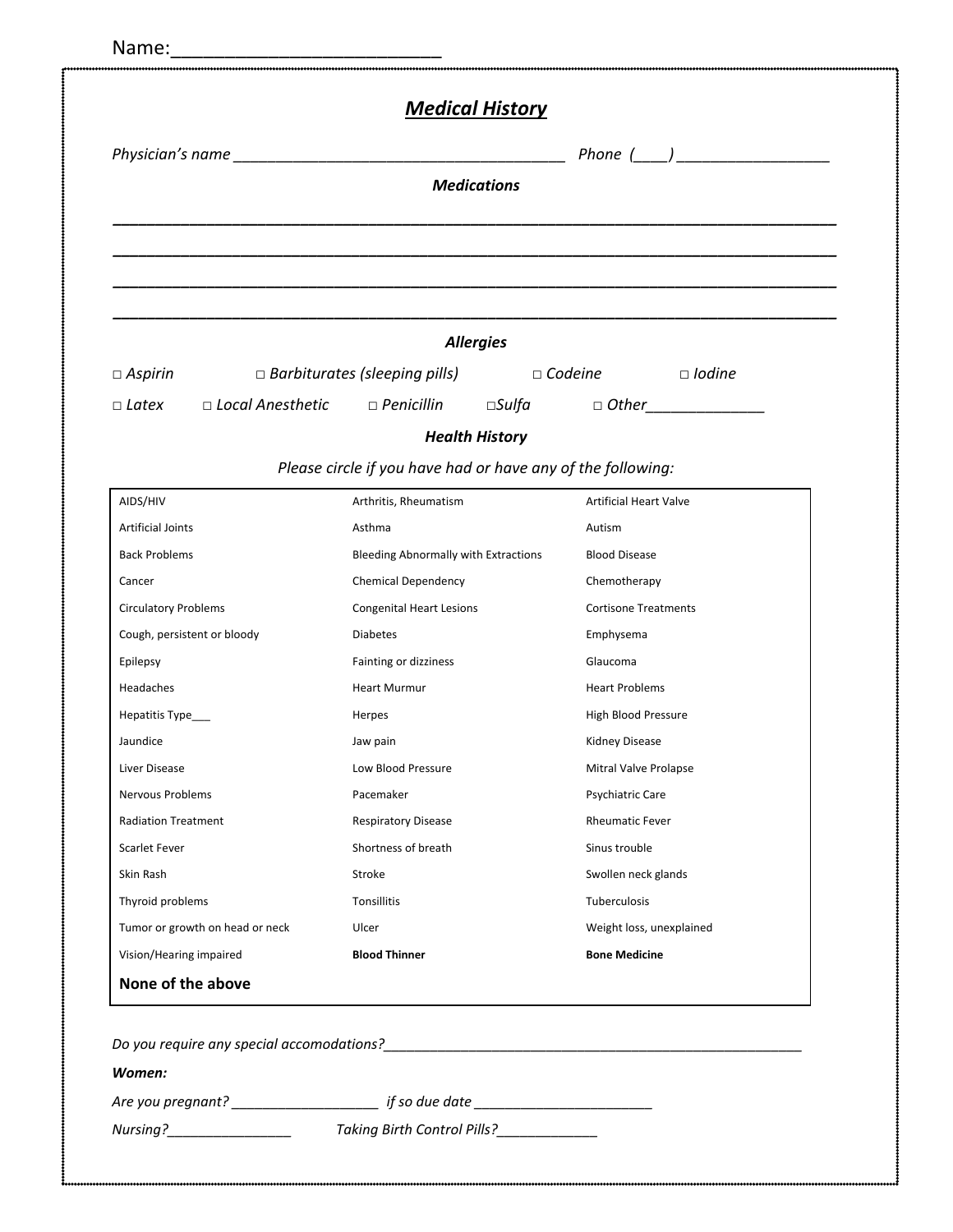

### **Witty Family and Cosmetic Dentistry**

This letter is to inform you of our office policy regarding appointments. We do ask our patients to give us a 24 hours notice if you will not be able to keep a scheduled appointment. We do realize that emergencies happen and you may not be able to give as much notice, but please give us as much notice as possible.

- If you have 2 no call/no show missed appointments in a 2 month period of time, you will be discharged from our practice and asked to find another dentist.
- Patients that arrive 15 or more minutes late for an appointment will be asked to reschedule their appointment. Please be on time for your appointment to avoid this from happening to you.

By signing below I have read and understand the policy regarding missed and arriving late for appointments.

Initial \_\_\_\_\_

I ACKNOWLEDGE MY RIGHTS AS A PATIENT OF WITTY FAMILY AND COSMETIC DENTISTRY AND A COPY OF THE HIPAA(PRIVACY) POLICY WILL BE MADE AVAILABLE TO ME UPON REQUEST.

Initial \_\_\_\_\_

I give my permission for Witty Family and Cosmetic Dentistry to release necessary records to referring offices as they see fit.

Initial \_\_\_\_\_

By signing below I have read and understand the above statements and agree.

\_\_\_\_\_\_\_\_\_\_\_\_\_\_\_\_\_\_\_\_ \_\_\_\_\_\_\_\_\_\_\_\_\_\_\_\_\_\_\_\_\_\_

Signature Patient Name

\_\_\_\_\_\_\_\_\_\_\_\_\_\_\_ **Date**